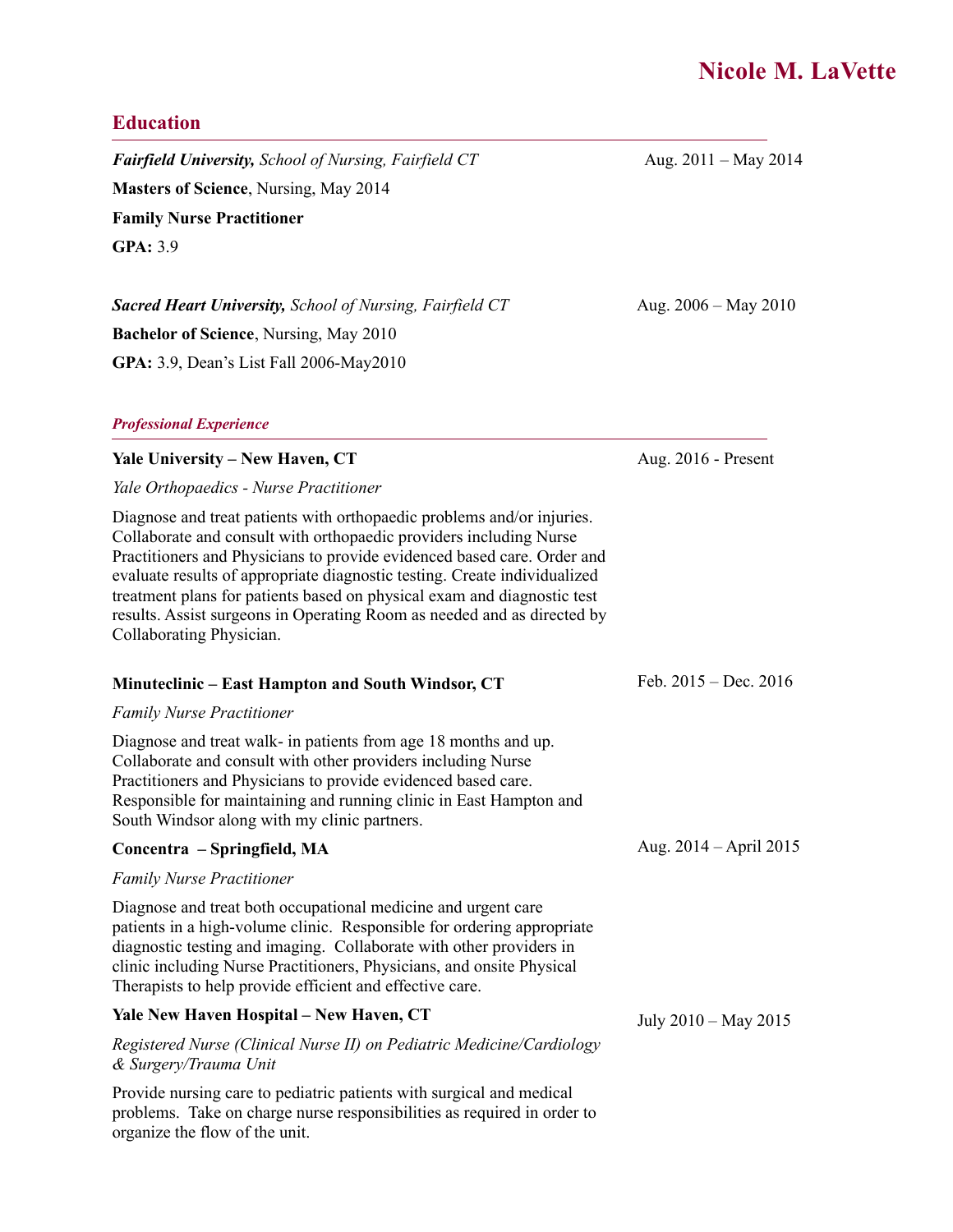#### May 2009 – May 2010

### **Hospital of Central CT – New Britain, CT**

*Student Nurse Intern, Pediatric Unit*

Assisted nurse preceptor with nursing tasks and was able to prioritize for a 5 patient assignment. Calculated medication doses and prepared IV medications.

#### **Hospital of Central CT – New Britain, CT**

*Student Nurse Assistant, Adult Medical/Surgical Unit*

Accurately took vital signs for all patients and reported to nursing staff. Efficiently turned patients, took blood sugars, provided/assisted with all ADL care required by patients.

## **Clinical Experience**

| <b>FNP Clinical Rotations:</b>                           |                        |
|----------------------------------------------------------|------------------------|
| <b>Adult Health:</b>                                     |                        |
| Concentra- New Britain, CT                               | May 2013-Aug. 2013     |
| Geri Care – Bloomfield, CT & Manchester, CT              | Jan. 2014 – April 2014 |
| (Touchpoints of Bloomfield and Crestfield Manor)         |                        |
| <i>Pediatrics:</i>                                       |                        |
| Charter Oak Health Center- Hartford, CT                  | Sept. 2013- Dec. 2013  |
| Hartford Public High School Health Center – Hartford, CT | Feb. 2014- May 2014    |
| <b>Women's Health:</b>                                   |                        |
| Baystate OBGYN- East Longmeadow, MA                      | Sept. 2013- Mar. 2014  |

### **Related Experience**

| <b>Student Health Center – Sacred Heart University, Fairfield CT</b><br>Secretary                                                                                                                            | Sept. 2006- May 2010 |
|--------------------------------------------------------------------------------------------------------------------------------------------------------------------------------------------------------------|----------------------|
| Answered all telephone calls and made appointments for students<br>to see health care providers in the office. Prepared and pulled charts<br>for all appointments.                                           |                      |
| <b>Student Nurse Association -Sacred Heart University, Fairfield CT</b>                                                                                                                                      | Sept. 2007- May 2010 |
| Class Representative                                                                                                                                                                                         |                      |
| Planned programs for students to promote health awareness on campus.<br>Organized fundraising activities for graduating class.                                                                               |                      |
| Hartford Children's Hospital - Hartford, CT                                                                                                                                                                  | May 2007- Aug. 2007  |
| Volunteer                                                                                                                                                                                                    |                      |
| Helped to organize activities in the playroom on inpatient units.<br>Set-up activities in patient rooms when they were on isolation<br>precautions. Held babies that did not have families at their bedside. |                      |

May 2008– Aug. 2008

2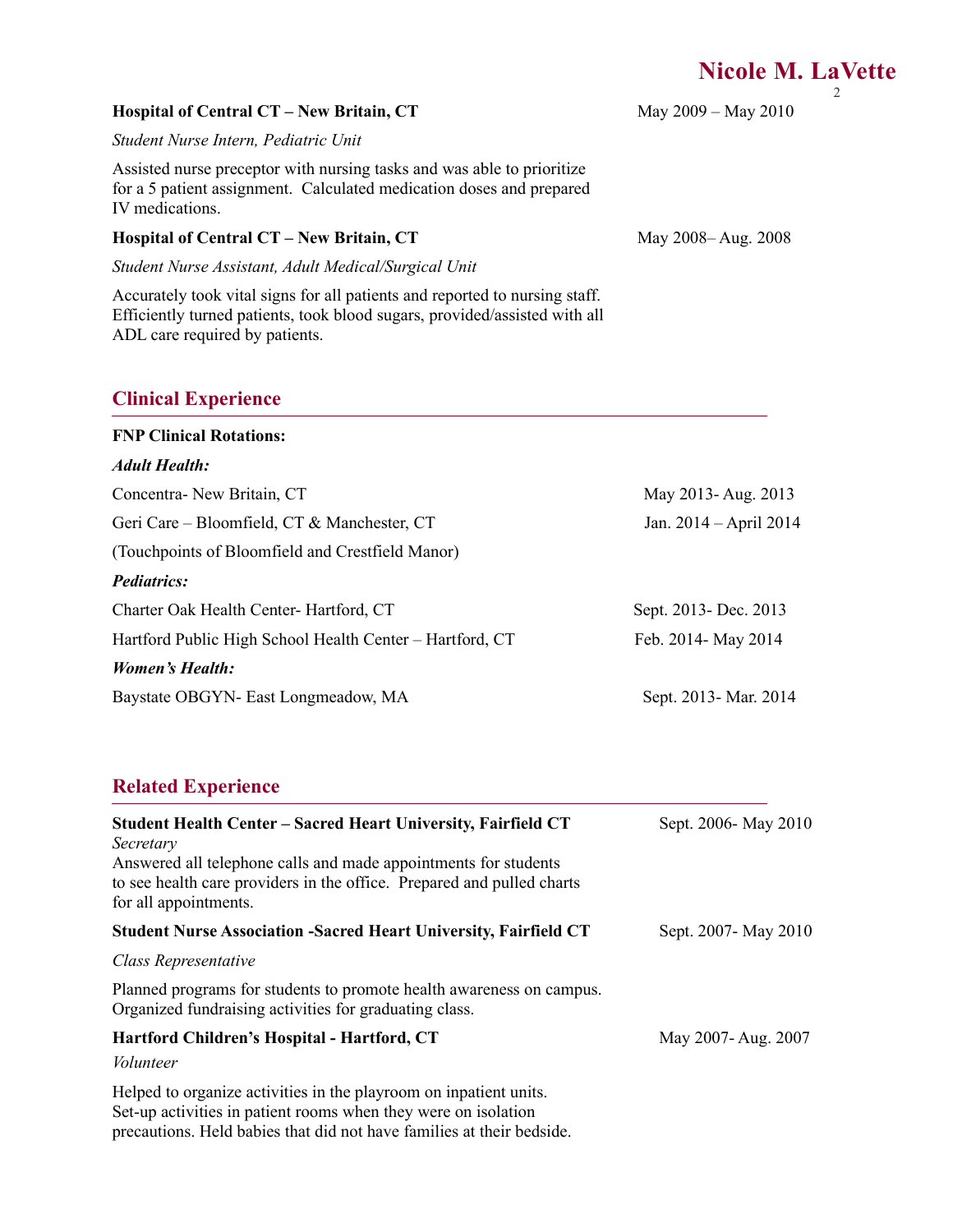## **Teaching Experience**

| Fairfield University – Fairfield, CT                                                                                                                                                      | Fall 2013- Spring 2014                  |
|-------------------------------------------------------------------------------------------------------------------------------------------------------------------------------------------|-----------------------------------------|
| Undergraduate & Second Degree Clinical Instructor                                                                                                                                         |                                         |
| Instructed undergraduate and second degree students on pediatric<br>units at Yale New Haven Hospital. Educated students on how to<br>effectively care for pediatric patients of all ages. |                                         |
| Sacred Heart University – Fairfield, CT                                                                                                                                                   | Sept. 2008-Dec. 2008                    |
| Classroom Learning Assistant for Health Assessment                                                                                                                                        |                                         |
| Assisted students in the lab to perform and practice their                                                                                                                                |                                         |
| assessment skills with proper technique on mannequins.                                                                                                                                    |                                         |
| <b>Professional Activities and Development</b>                                                                                                                                            |                                         |
| Volo Now Hoyan Hospital                                                                                                                                                                   | $N_{\alpha x}$ 2011 $M_{\alpha x}$ 2015 |

| <b>Yale New Haven Hospital</b>                                         | Nov. 2011- May 2015   |
|------------------------------------------------------------------------|-----------------------|
| <b>Blood Stream Infection Prevention Committee Unit Representative</b> |                       |
| Update staff nurses on unit of any new practice changes. Help          |                       |
| to educate staff on any new practice changes. Monitor staff while      |                       |
| performing dressing or cap changes on lines and do unit audits.        |                       |
| <b>Yale New Haven Hospital</b>                                         | Sept. 2011 - May 2015 |
| Unit Magnet Representative                                             |                       |
| Liaison for unit staff nurses and magnet committee. Attend             |                       |
| meetings to assess magnet status. Formulate ideas with staff nurses    |                       |
| to improve unit. Update bulletin board on unit with any new            |                       |
| information regarding magnet status.                                   |                       |
|                                                                        |                       |

## **Professional** *Affiliations/Memberships*

| Sigma Theta Tau – International Nursing Honor Society | Spring 2009 - Present |
|-------------------------------------------------------|-----------------------|
| <b>American Association of Nurse Practitioners</b>    | Spring 2014 -Present  |

## **Awards and Honors**

| <b>Yale New Haven Hospital - Clinical Nurse II Distinction</b>       | March 2013  |
|----------------------------------------------------------------------|-------------|
| <b>Sacred Heart University - Summa Cum Laude</b>                     | Spring 2010 |
| <b>Sacred Heart University-</b> Gold Medal of Achievement in Nursing | Spring 2010 |
| Nightingale Award for Fairfield County                               | Spring 2010 |
| College Academic Day Honoree at the Capital, Hartford CT             | Spring 2010 |